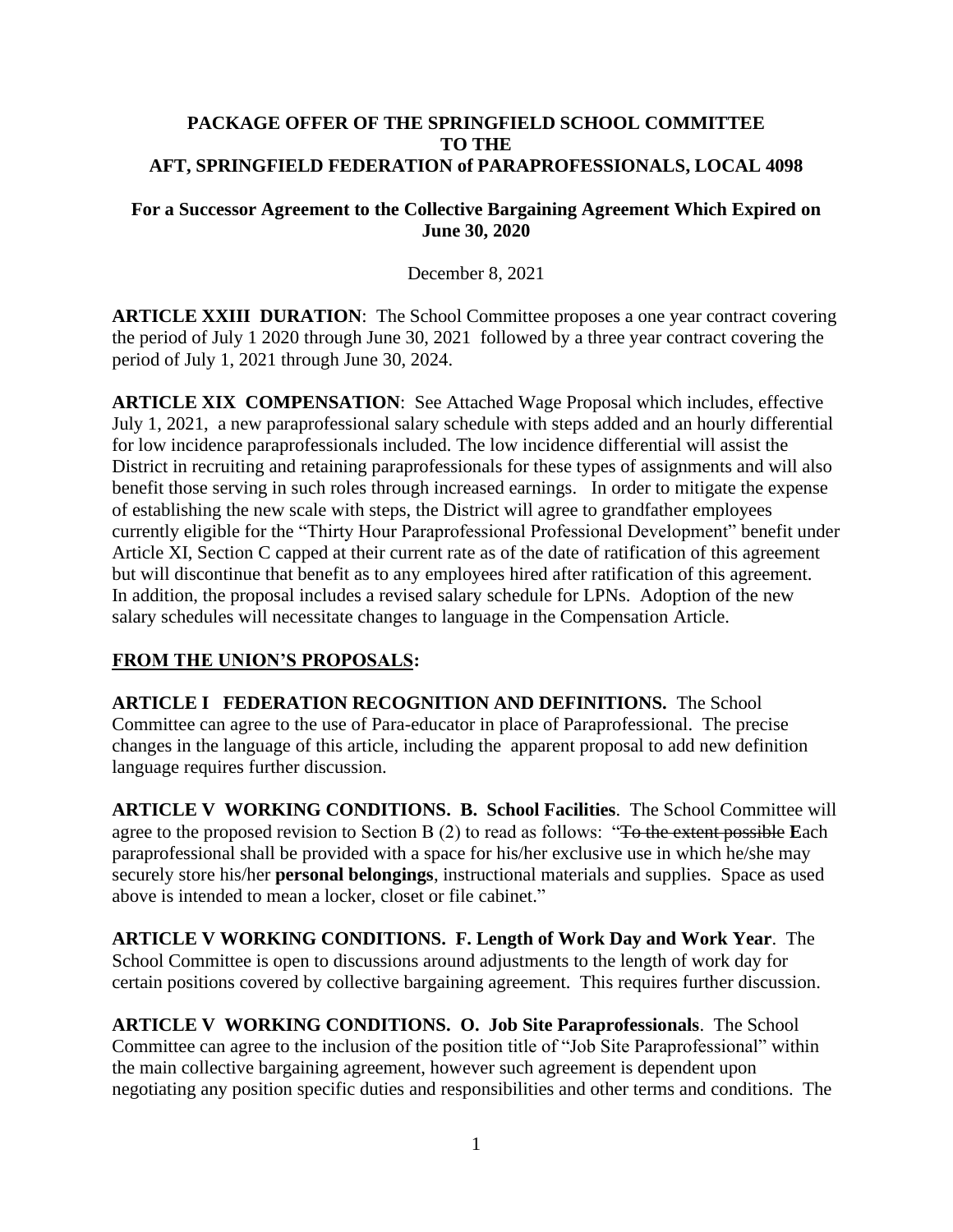School Committee is not agreeing to the contemplated wage proposal of the Association as it relates to this position.

**ARTICLE VII LEAVES WITH PAY. H. Bereavement Leave.** The School Committee will agree to add the following language to the end of Section 1(b): "**The benefits of this paragraph would apply to step-parent, step-sibling, step-child, step-grandchild or step-grandparent**."

**ARTICLE VII LEAVES WITH PAY. K. Holidays.** The School Committee will agree to add "Juneteenth" to the list of paid holidays to the extent that it is observed on a date that falls within the school year.

**ARTICLE XI IN-SERVICE TRAINING B. In-Service Training Programs.** The School Committee can agree to include "COTA's or PTA's" to the list of classifications eligible for reimbursement of up to \$150.00 of continuing education credit each year, provided such courses are approved in advance by an appropriate administrator and subject to any other limitations imposed by the applicable language of the collective bargaining agreement.

# **FROM THE SCHOOL COMMITTEE'S PROPOSALS:**

**ARTICLE V WORKING CONDITIONS. N. Employment.** Increase the probationary period from 120 working days to 180 working days.

**ARTICLE VI TRANSFERS OR RE-ASSIGNMENT. C. Pilot Transfer Program**. Make the Pilot Transfer Program permanent and revise language as necessary to align with agreement to make this a permanent section of the collective bargaining agreement.

**ARTICLE VII LEAVES WITH PAY. A. Disability and Emergency**. Revise first sentence of Subsection A(2) to read as follows: "Upon absence of **more than** three (3) consecutive days, the Superintendent or his designee may require a certificate by a physician in order to qualify for continued disability and emergency benefits."

**ARTICLE VII LEAVES WITH PAY. A. Disability and Emergency**. Revise Section 7(a) to read as follows: Any clothing or other personal property damaged or destroyed as the result of an assault suffered in the course of his/her employment, **but not to exceed a value of \$100.00**."

**ARTICLE VII LEAVES WITH PAY. A. Disability and Emergency.** Revise Section 7(b) to read as follows: "The cost of any medical or hospital services (over and above the amount of any insurance reimbursement and Workman's Compensation received by said paraprofessional) incurred as the result of any assault suffered in the course of his/her employment, **but not to exceed \$1,000.00**.

**ARTICLE XI IN-SERVICE TRAINING. C. Thirty Hour Paraprofessional Professional Development**. Add the following language to this Section: "**An employee completing a training program under this section must inform the Human Resources Department in**